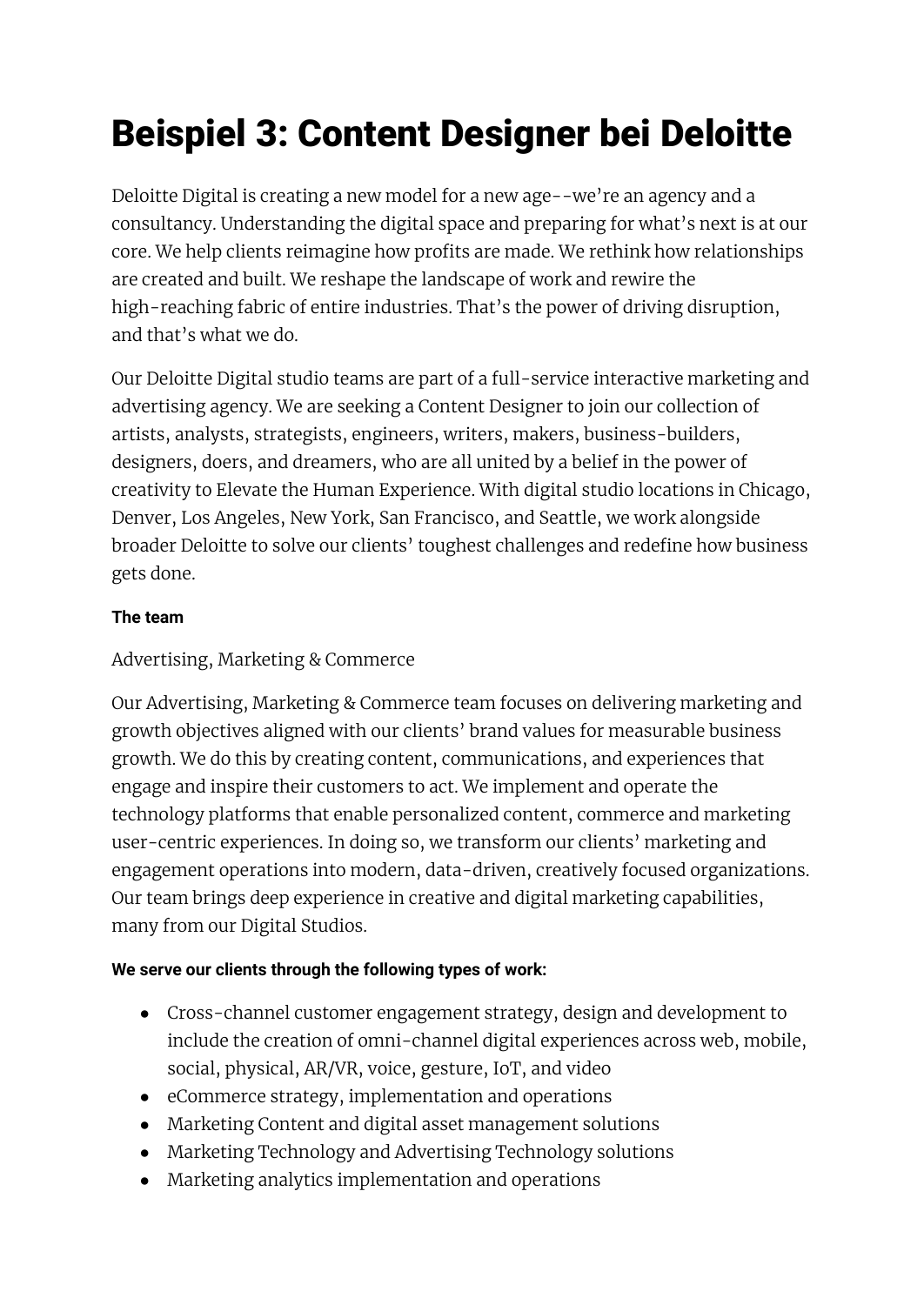- Advertising campaign ideation, development and execution
- Acquisition and engagement campaign ideation, development and execution
- Agile based, design-thinking, user-centric, empirical projects that accelerate results

# **What you'll do**

You'll wield three minds – design, strategic, and analytical – to bring visually-designed stories and abstract ideas to life across a variety of media both digital and traditional. To do so, you'll use image, type, color and composition as your weapons of choice. Clients will come to you with nascent ideas and huge ambitions, and you'll make those dreams a reality.

It may be architecting the framework of a digital experience, showing the future state of a product, banner ads for a campaign, or elevating a traditional deck into a modernized masterpiece – you'll work with a multihyphenate team to help craft pursuit theater that helps our sales teams win.

# **What You'll Do**

- Produce materials for creative presentations, new business and internal projects.
- Sometimes act as your own Creative Director and Art Director, or sometimes work with other CDs/ADs
- Create original, compelling and visually stimulating designs across media.
- Possess superior typography, color pairing and layout abilities and delight in the details that can make a good design great.
- Be adaptable to a variety of design approaches.
- Create consistent, pixel/point perfect layouts and clean, organized files.
- Produce print and digital deliverables to spec for final production.
- Work closely with Account, Production and New Business teams to create documents that need design love.

### **Qualifications**

Required:

- 2+ years' agency (or similar) experience in a comparable role
- A portfolio demonstrating strong design skills and a personal aesthetic
- Advanced proficiency in Adobe InDesign, Photoshop and Illustrator
- Proficient in Keystone and Mac OS; familiarity with PowerPoint & Sketch